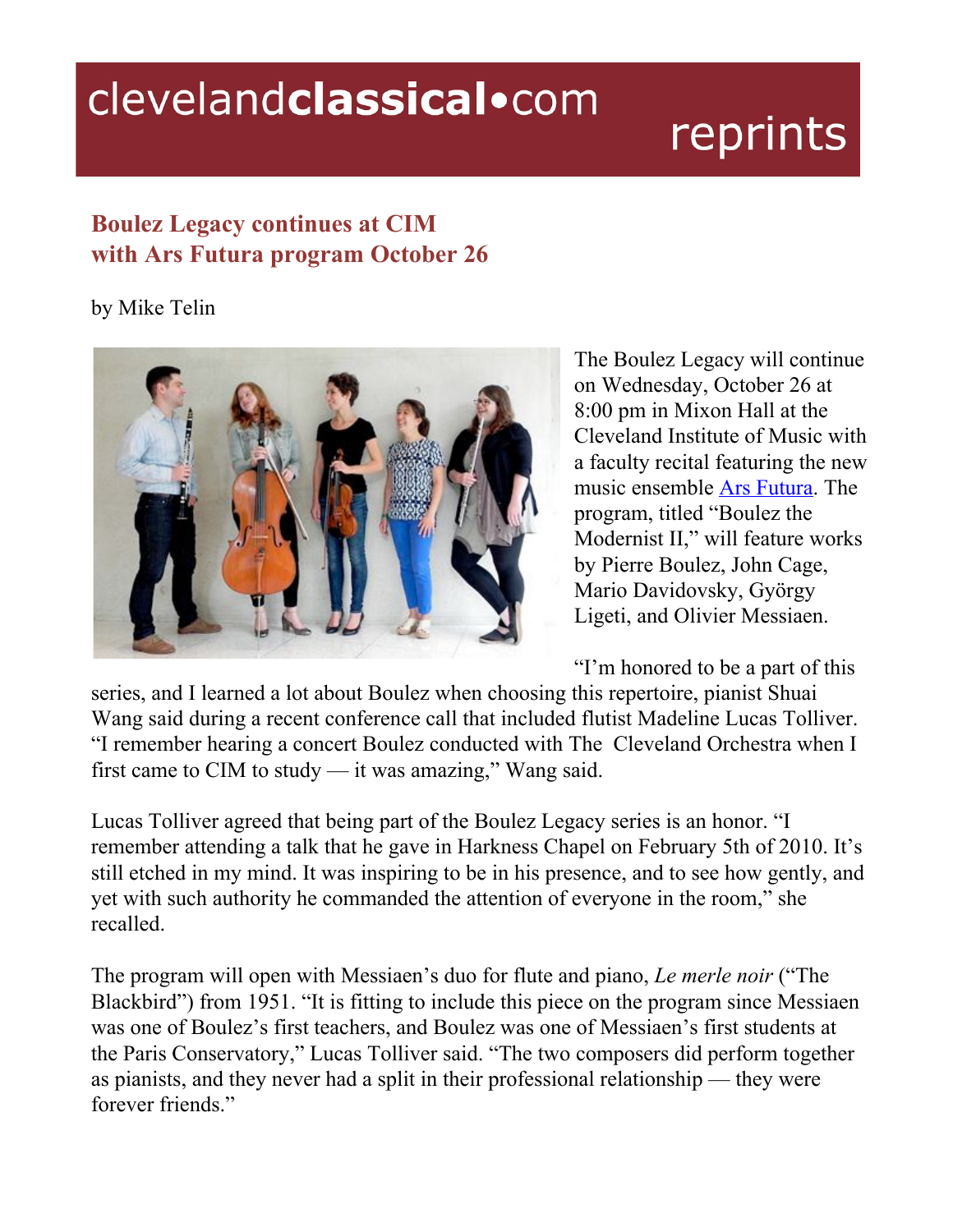Boulez's *Improvisé* — *pour le Dr. Kalmus* for flute, clarinet, viola, violoncello, and piano was written in 1969 as part of The *Garland* — eleven composers were invited to write short pieces to celebrate Kalmus's 80th birthday. In addition to the Boulez, the concert included the world premieres of Peter Maxwell Davies' *Eight Songs for a Mad King* and Harrison Birtwistle's *Linoi II*. "I wanted include a work that would highlight the members of Ars Futura," Wang said. "It's a short but very exciting piece. And it's a straightforward work for Boulez."

Lucas Tolliver added that she had always assumed that Dr. Kalmus was the Kalmus of the famous publishing family. "But this is Alfred Kalmus, who was the chief of the London branch of Universal Edition, the only publisher of Boulez's music and no relation to Edwin Kalmus."

Written in 1968 on a commission from contemporary harpsichordist Antoinette Vischer, Ligeti's *Continuum* for harpsichord has become a classic in the contemporary harpsichord repertoire. "It is typical Ligeti," Wang said. "The score has no bar lines, and it's continuous notation. And as the title suggests, it keeps on going and changing. I've wanted to play the piece for a long time, and I'm very excited to have the opportunity."

When she was asked to curate a program for the Boulez Legacy series, Wang said the first piece she considered was Boulez's *Sonatine* for flute and piano. "I do think of it as the center of the program, which is why it ends the first half."

Written in 1946, *Sonatine* is one of Boulez's earliest published works, as well as an early example of the composer's use of serialism. "The piece does have a tone row that is revealed at the very beginning by the flute," Lucas Tolliver pointed out, "but everything goes by so quickly that to the listener, the fabric of the piece is just texture and sound."

The flutist said that learning the piece has became a lifelong project. "It is one of the most difficult yet most rewarding pieces I have ever spent time on," she said. "Right now I feel like I am living and breathing the piece,"

John Cage's *Sonata for two voices* dates from 1933. The piece can be performed by any single voice instrument — in this case, violin and cello. "Cage and Boulez were friends early in their careers, and Cage went out of his way to bring Boulez to the United States," Wang said.

The program will conclude with Davidovsky's *Flashbacks* (1995), for flute (piccolo and alto flute), clarinet (bass clarinet), violin, violoncello, piano and percussion. "I think his music could be considered a natural extension of the foundation that was set by Boulez," Lucas Tolliver said. "Like Boulez, he has given precious care to every detail in the